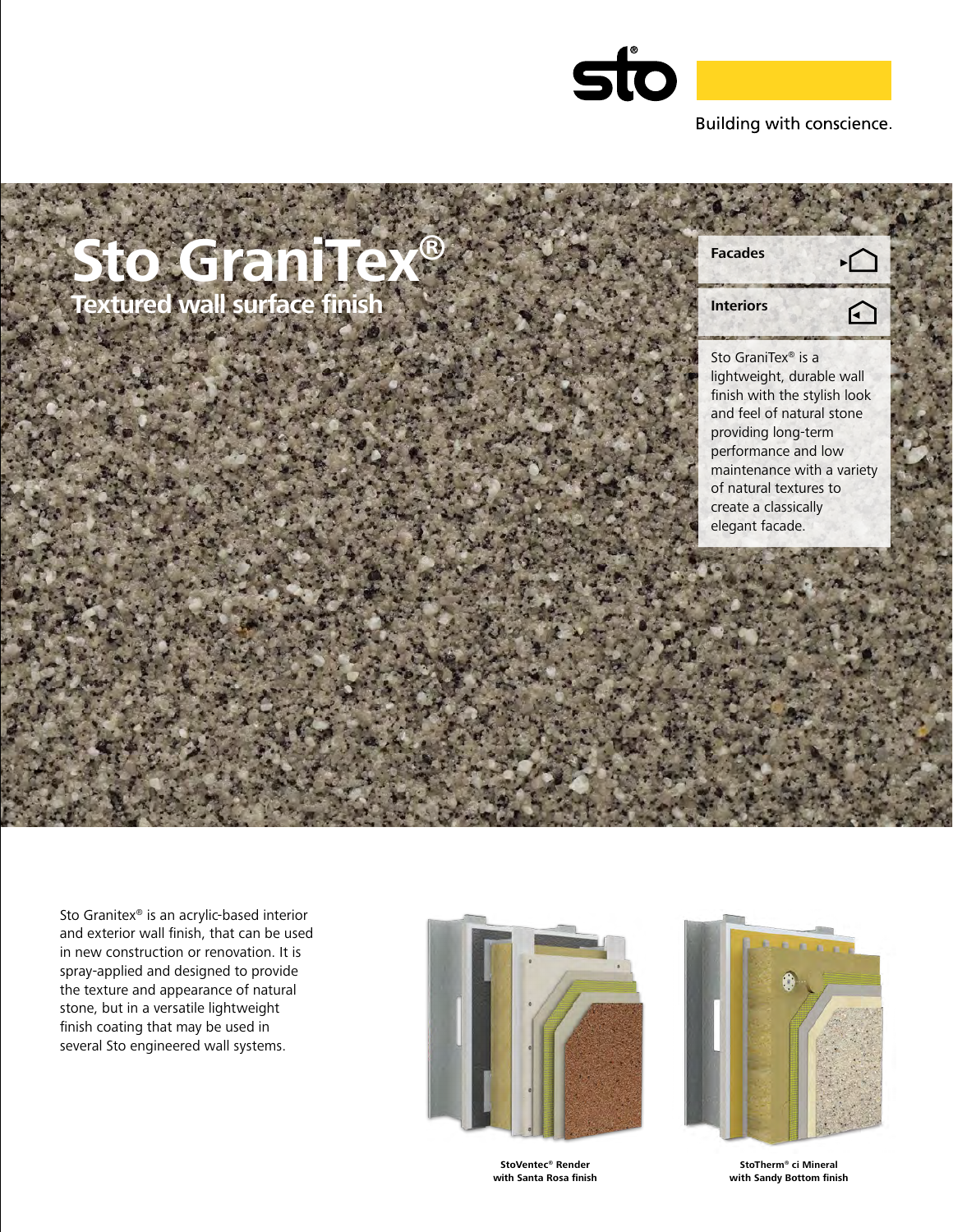

■37

**37** 





**143** 



30166 Melon Gray 30170 Sumocha 30159 Diorite





38



30152 Shallow Water 30171 Santa Rosa 30172 Copperhead

**25** 



 $\blacksquare$  17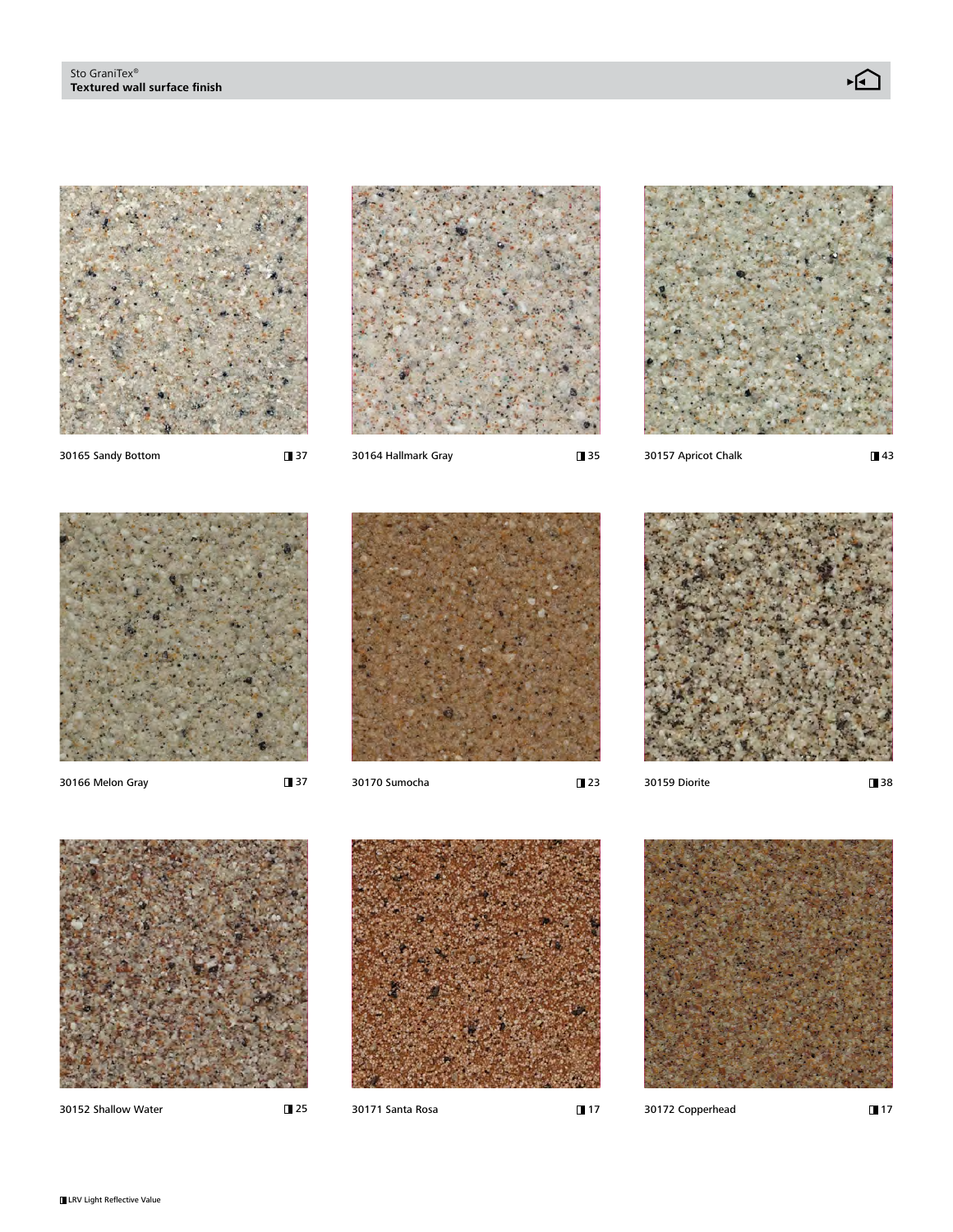

**1**39

28



**140** 



30155 White Slate 30156 Light Pepper 30167 Fresh Flint 30156 Light Pepper 30156 Light Pepper

**140** 









30150 Overcast 30163 Rich Pewter 30160 Chimney Hill

**1**30



30173 Cold Spring 30154 Syenite 30161 Dusk Gray

**14** 



19

**125**